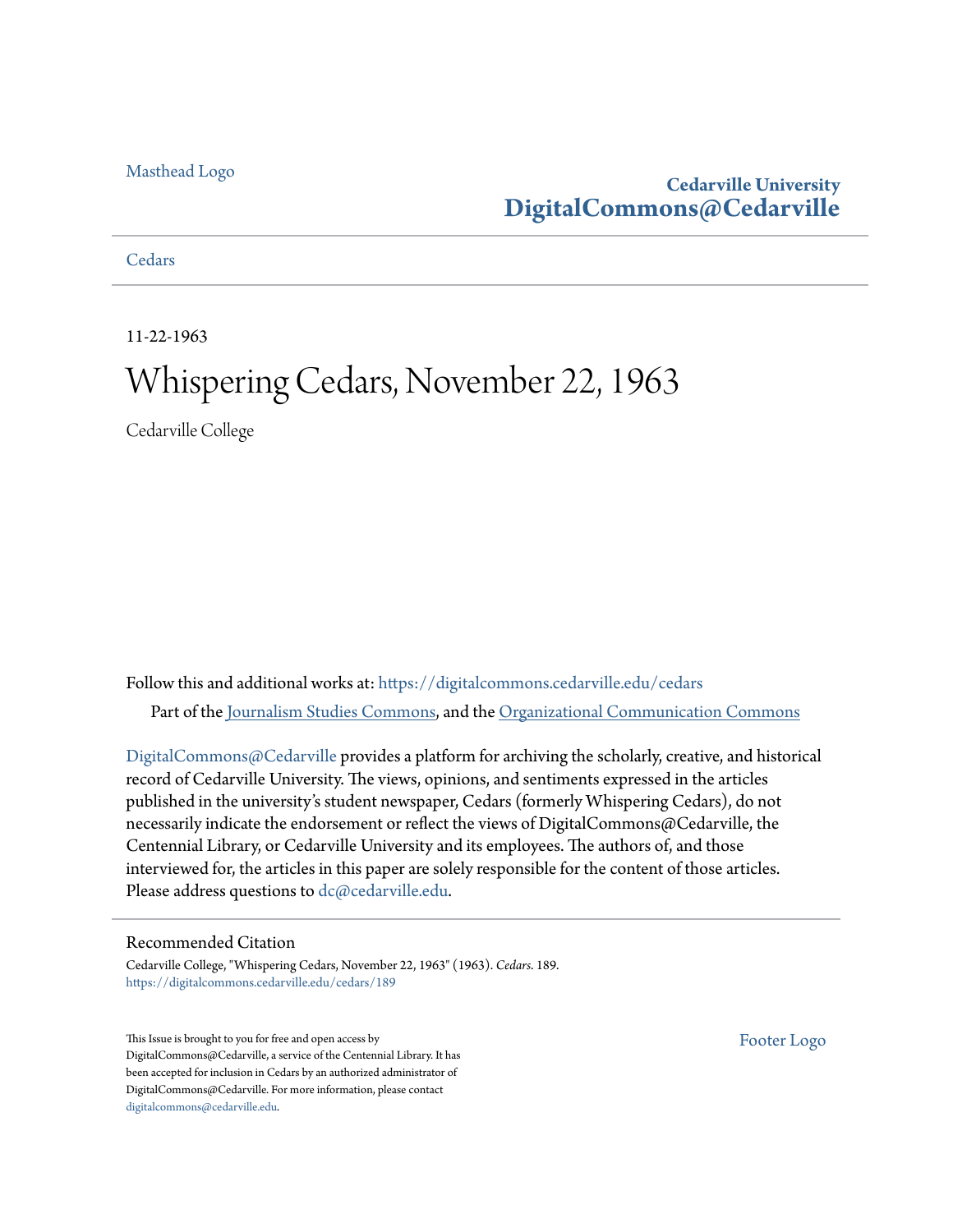

Vol. X November 22, 1963 No. 3

## ALPHA CHI SPONSORS THANKSGIVING BANQUET WHICH PROMISES TO BE THE GREATEST EVER ON CAMPUS

Tomorrow night, November 23, at 6:30, Alpha Chi will set the social season of Cedarville C ollege moving by their annual Thanksgiving banquet. Scripture from 1 Thessalonians 5:18 has been employed as the theme of this year's banquet, "In everything give thanks." Professor Raymond Bartholomew as the evening's Master of Ceremonies will be conducting Cedarville's finest Thanksgiving banquet yet. The speaker will be Rev. Warren Wiersbe of Covington, Kentucky. Known for the fine work he did in Youth for Christ as well as the powerful messages which he has delivered in chapel and in the area, Pastor Wiersbe is familiar to many in the student body. Rev. Wiersbe will be holding the Spring Bible Lectures here also.

The program of the evening will feature the fine voices of Cedarville College Choir singing the beautiful music that is conducive to this seasonal banquet. The choir under the direction of Mr. Maurice Knudsen will sing "Ivory Palaces"; the beautiful "I Hear a Voice A-Praying" by Houston Bright, "All Mighty God of Our Fathers, " and "Let All the Nations." The trumpet trio and the Messengers Quartet will also perform for the program.

The film adapted from the book A Man Called Peter will be shown at  $8:30$ to help support the Student Body Project. This story shown in vivid color on wide screen is the record of the life of a Scotch immigrant who became Chaplain of the United States Senate. Donations of  $$1.00$  a couple or  $$.75$  a person will be collected at the door in order that money can be raised for acoustical equipment in the temporary library.

#### CHAPEL PROGRAMS IMPROVED OVER LAST YEAR

One of the most significant improvements this year at Cedarville has been the improvement of our chapel programs. The music department has kept special music varied and appropriate which has contributed to the improved services. However, the most noted feature of the services is the consistency of outstanding speakers. During the past two months, we have been especially blessed by the ,ministry of three noted speakers, each of them spending a week on our campus.

The first of these was the Rev. Joseph McCaba former missionary to Africa and presently serving as the director of Evangelical Baptist missions (continued on page 4)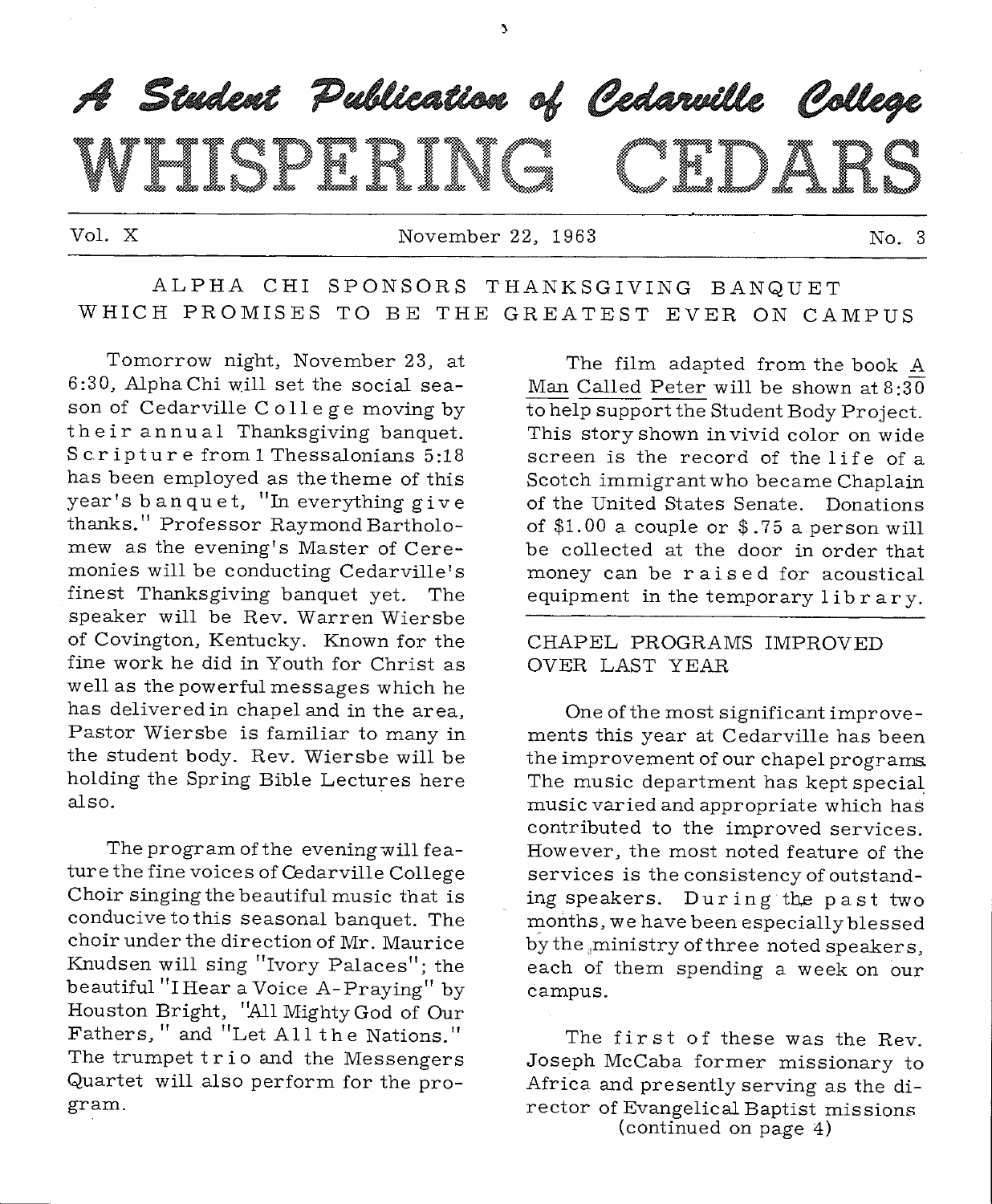#### EDITORIAL

#### CAN I ADJUST TO HOME?

Now that \_the Thanksgiving season is upon us, thoughts switch from Old Testament Survey, English, and other courses that are designed to keep a young man and woman in constant confusion, to pumpkin pie, whipped cream, and plenty of relaxation.

For many students, this will be their first time home since coming to college. Upperclassmen know what to expect, but there may be a surprise for the freshmen.

You see, Mom's pumpkin pie seems to staythe same through the years, but something changes back home--or is it here? When Joe College gets home, he will have his own spacious old bedroom that he was able to move about in so freely while he was in high school; <sup>a</sup> bedroom that eliminates that nightly feeling of claustrophobia. But as he lies there, he feels that someone has left him in the wide open spaces. Not only does the fact that he has too much room bother him, but he can't even let his emotions out because the roommate that he delightfully yells at each evening is now a thousand miles away. He is now overcome with such a heavy loneliness that only a foot in the face from a clumsy roommate trying to get into the upper bunk could possibly cure.

With a deep sigh, he reflects on the events of his first day at home. The necessity of parents becomes a question pounding through the gray channels of that exhausted brain. The security that

a par ent lends seems to be no longer needed since Joe has had the experience of facing responsibility by himself. Dad and Mom seem to have been through <sup>a</sup> period of complete metamorphosis. Gone are the parental disciplinarians and found are two wonderful old friends.

With a last sigh, Joe College finds sleep because during the last moments of fleeting consciousness he remembered that he only has five more days till he can be back to "good ole Cedars U."

#### OHIO YOUTH GROUP COMING TO CEDARVILLE COLLEGE

The 117 churches in the Ohio Association of Regular Baptist Churches will send more than a thousand high school young people to our campus over the Thanksgiving holiday. The occasion is the Annual State Youth Rally of the Association.

The festivities will be held on No vember 29 and will consist of two meetings and a banquet. The speaker will be the Rev. W. Weirsbe, and other features will include a Bible quiz on the Book of Ruth and an idea "swap shop" for the improvement of youth groups.

#### STAFF

| Editor Ronald McDugle            |
|----------------------------------|
| Arts Editor Martha Ammons        |
| Sports Editor Kent Tennant       |
| Reporter-in-Chief. Rita Millikin |
| Copy Reader Susan Martin         |
| Political Editor Joseph Stowell  |
| Typist Ardith Cayton             |
|                                  |
| Adviser E. L. Greenwood          |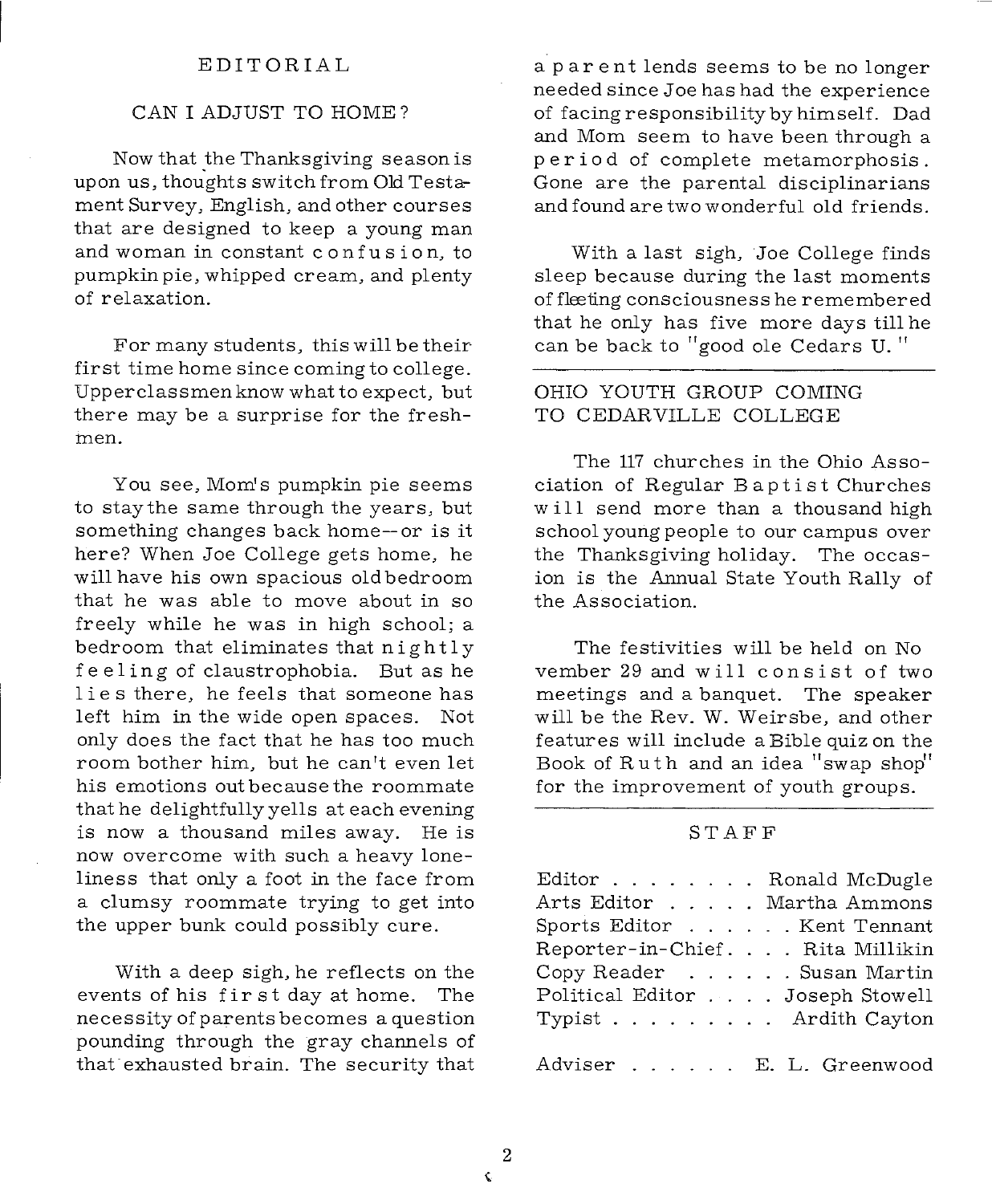## MYSTERY DRAMA DELIGHTS AUDIENCE IN THREE-NIGHT RUN



ARE WE THANKFULLY AWARE?

On a chilly day in November of 1607, on the shores of what was 1 ate r to be called Massachusetts, an assembly of seafaring men and women bowed their heads in humble thankfulness for a safe voyage across the sea and for the land which God had given them. Little did they know what lay before them; a vast continent, the founding of many colonies, the suppression of such basic rights as freedom of speech and religion, puritanical brutalities, and a break with the mother nation. This was the birth of <sup>a</sup> new nation and with it came a new era of thought which was in sharp contrast to the philosophies of the Puritans and the religious intolerance which was prevalent in many colonies. The essence of this thought is expressed in the Bill of Rights.

(continued on page 4)

The moment the curtain rose, the air was filled with a strange mixture of mystery, suspense, and hilarious laughter, when Cedarville presented the mystery-farce, "In Case of Murder," on November 15, 16, and 18. The story concerned George Newcombe, a young television script writer, who had his latest play come to life before his very eyes! One by one, each of the strange characters appeared--all patients at the Psychodynamics Institute--but George and Emily didn't know what to make of it, especially since each of the weird people talked about murder! The case was solved, however, by George and Emily's young fourteen-year-old neighbor boy, Orville.

The playwas under the direction of Mrs. Maddox, and Paul Gathany assisted her as student director. It is impossible to mention everyone who had a part in making the play a success, but all are to be commended for a job well done. Members of the cast were: John Stockwell, Mona Ballard, Gordon Griffin, Mary Lea Konicek, Randy Ross, Ron Grosh, Jan Amos, Margaret Stowell, Martie Ammons, Jim Stockwell, Joe St owe 11, Gary Fransted, and Sally Bender. Jay Moore and Paul Gathany headed up the committee that made the scenery. Merv Ziegler was in charge of lighting, George Goodwin in charge of sound, Judy McClintic headed up the properties committee, and Pat Bird and Damaris Dunn were in charge of costumes. Each of these people and those who served on the committees are to be thanked for producing a play that was enjoyed by all.

3